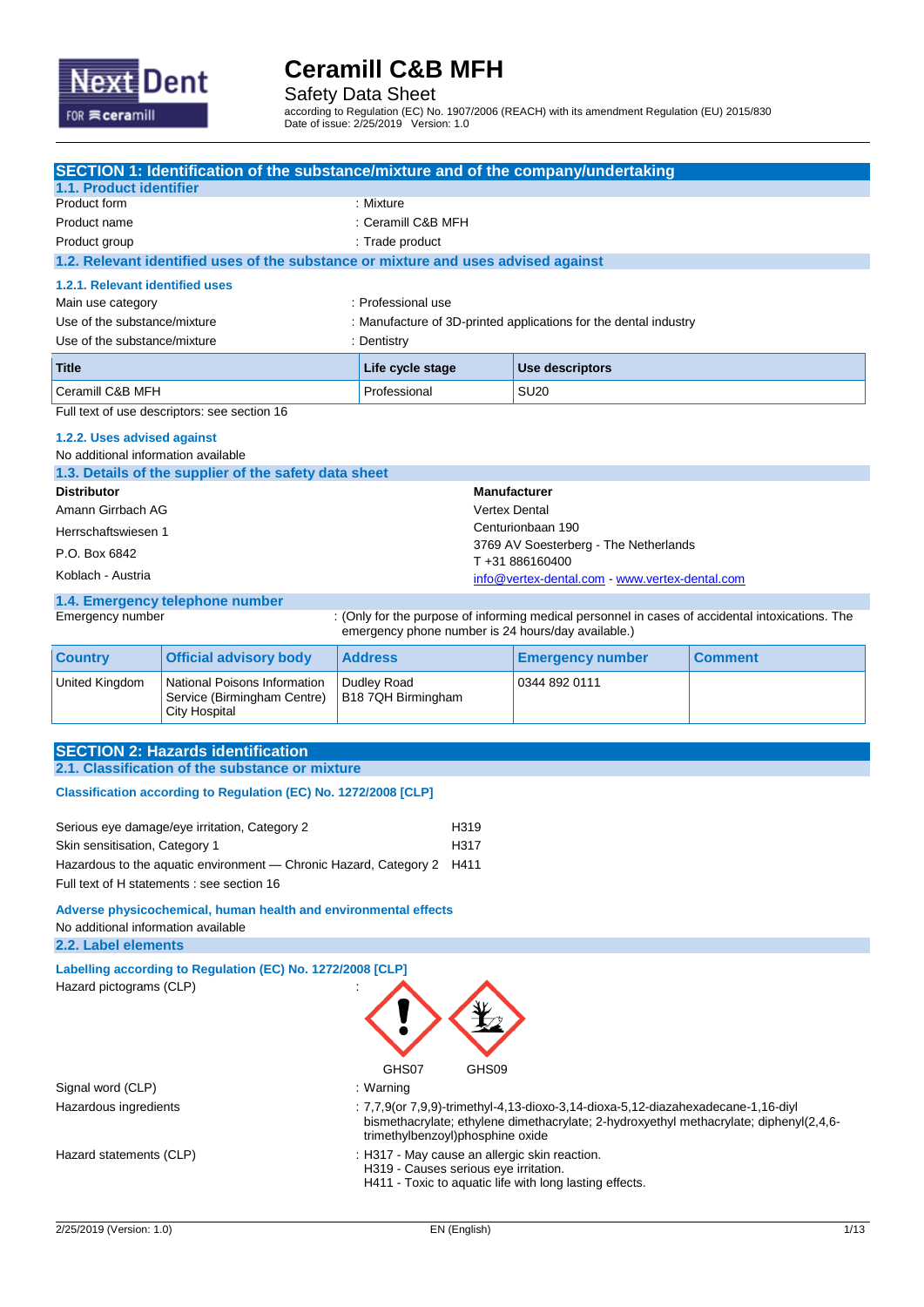### Safety Data Sheet

according to Regulation (EC) No. 1907/2006 (REACH) with its amendment Regulation (EU) 2015/830

| Precautionary statements (CLP) | : P280 - Wear protective gloves, eye protection, face protection.<br>P333+P313 - If skin irritation or rash occurs: Get medical advice/attention.<br>P305+P351+P338 - IF IN EYES: Rinse cautiously with water for several minutes. Remove<br>contact lenses, if present and easy to do. Continue rinsing.<br>P337+P313 - If eye irritation persists: Get medical advice/attention.<br>P273 - Avoid release to the environment. |
|--------------------------------|--------------------------------------------------------------------------------------------------------------------------------------------------------------------------------------------------------------------------------------------------------------------------------------------------------------------------------------------------------------------------------------------------------------------------------|
|                                | P501 - Dispose of contents/container to an approved waste disposal plant.                                                                                                                                                                                                                                                                                                                                                      |
|                                |                                                                                                                                                                                                                                                                                                                                                                                                                                |

#### **2.3. Other hazards**

No additional information available

#### **SECTION 3: Composition/information on ingredients 3.1. Substances**

#### Not applicable

**3.2. Mixtures**

| <b>Name</b>                                                                                        | <b>Product identifier</b>                                                                                | $%$ w/w<br>(% w/w) | <b>Classification according to</b><br><b>Regulation (EC) No.</b><br>1272/2008 [CLP] |
|----------------------------------------------------------------------------------------------------|----------------------------------------------------------------------------------------------------------|--------------------|-------------------------------------------------------------------------------------|
| 7,7,9(or 7,9,9)-trimethyl-4,13-dioxo-3,14-dioxa-5,12-<br>diazahexadecane-1,16-diyl bismethacrylate | (CAS-No.) 72869-86-4<br>(EC-No.) 276-957-5<br>(REACH-no) 01-2120751202-68                                | $50 - 75$          | Skin Sens. 1B, H317<br>Aquatic Chronic 2, H411                                      |
| 2-hydroxyethyl methacrylate<br>(Note D)                                                            | (CAS-No.) 868-77-9<br>(EC-No.) 212-782-2<br>(EC Index-No.) 607-124-00-X<br>(REACH-no) 01-2119490169-29   | < 25               | Eye Irrit. 2, H319<br>Skin Sens. 1, H317                                            |
| Silicon dioxide<br>substance with national workplace exposure limit(s)<br>(GB)                     | (CAS-No.) 7631-86-9<br>(EC-No.) 231-545-4<br>(REACH-no) 01-2119379499-16                                 | $1 - 5$            | Not classified                                                                      |
| diphenyl(2,4,6-trimethylbenzoyl)phosphine oxide                                                    | (CAS-No.) 75980-60-8<br>(EC-No.) 278-355-8<br>(EC Index-No.) 015-203-00-X<br>(REACH-no) 01-2119972295-29 | $1 - 5$            | Skin Sens. 1B, H317<br>Repr. 2, H361f<br>Aquatic Chronic 2, H411                    |
| Ethoxylated bisphenol A dimethacrylate                                                             | (CAS-No.) 41637-38-1<br>(EC-No.) 609-946-4                                                               | $<$ 10             | Aquatic Chronic 4, H413                                                             |
| ethylene dimethacrylate<br>(Note D)                                                                | (CAS-No.) 97-90-5<br>(EC-No.) 202-617-2<br>(EC Index-No.) 607-114-00-5<br>(REACH-no) 01-2119965172-38    | 10<                | STOT SE 3, H335<br><b>Skin Sens. 1. H317</b>                                        |
| <b>Specific concentration limits:</b>                                                              |                                                                                                          |                    |                                                                                     |
| <b>Name</b>                                                                                        | <b>Product identifier</b>                                                                                |                    | <b>Specific concentration limits</b>                                                |
| ethylene dimethacrylate                                                                            | (CAS-No.) 97-90-5                                                                                        |                    | (10 = < C < 100) STOT SE 3, H335                                                    |

Note D : Certain substances which are susceptible to spontaneous polymerisation or decomposition are generally placed on the market in a stabilised form. It is in this form that they are listed in Part 3.

 $(EC-No.) 202-617-2$ (EC Index-No.) 607-114-00-5 (REACH-no) 01-2119965172-38

However, such substances are sometimes placed on the market in a non-stabilised form. In this case, the supplier must state on the label the name of the substance followed by the words "non-stabilised".

Full text of H-statements: see section 16

| <b>SECTION 4: First aid measures</b>                             |                                                                                                                                                                                                                                   |
|------------------------------------------------------------------|-----------------------------------------------------------------------------------------------------------------------------------------------------------------------------------------------------------------------------------|
| 4.1. Description of first aid measures                           |                                                                                                                                                                                                                                   |
| First-aid measures general                                       | : Never give anything by mouth to an unconscious person. If you feel unwell, seek medical<br>advice (show the label where possible).                                                                                              |
| First-aid measures after inhalation                              | : Assure fresh air breathing. Allow the victim to rest.                                                                                                                                                                           |
| First-aid measures after skin contact                            | : Remove affected clothing and wash all exposed skin area with mild soap and water,<br>followed by warm water rinse. If skin irritation or rash occurs: Get medical advice/attention.<br>Wash contaminated clothing before reuse. |
| First-aid measures after eye contact                             | : Immediately rinse with water for a prolonged period while holding the eyelids wide open.<br>Remove contact lenses, if present and easy to do. Continue rinsing. If eye irritation<br>persists: Get medical advice/attention.    |
| First-aid measures after ingestion                               | : Rinse mouth. Do NOT induce vomiting. Obtain emergency medical attention.                                                                                                                                                        |
| 4.2. Most important symptoms and effects, both acute and delayed |                                                                                                                                                                                                                                   |
| No additional information available                              |                                                                                                                                                                                                                                   |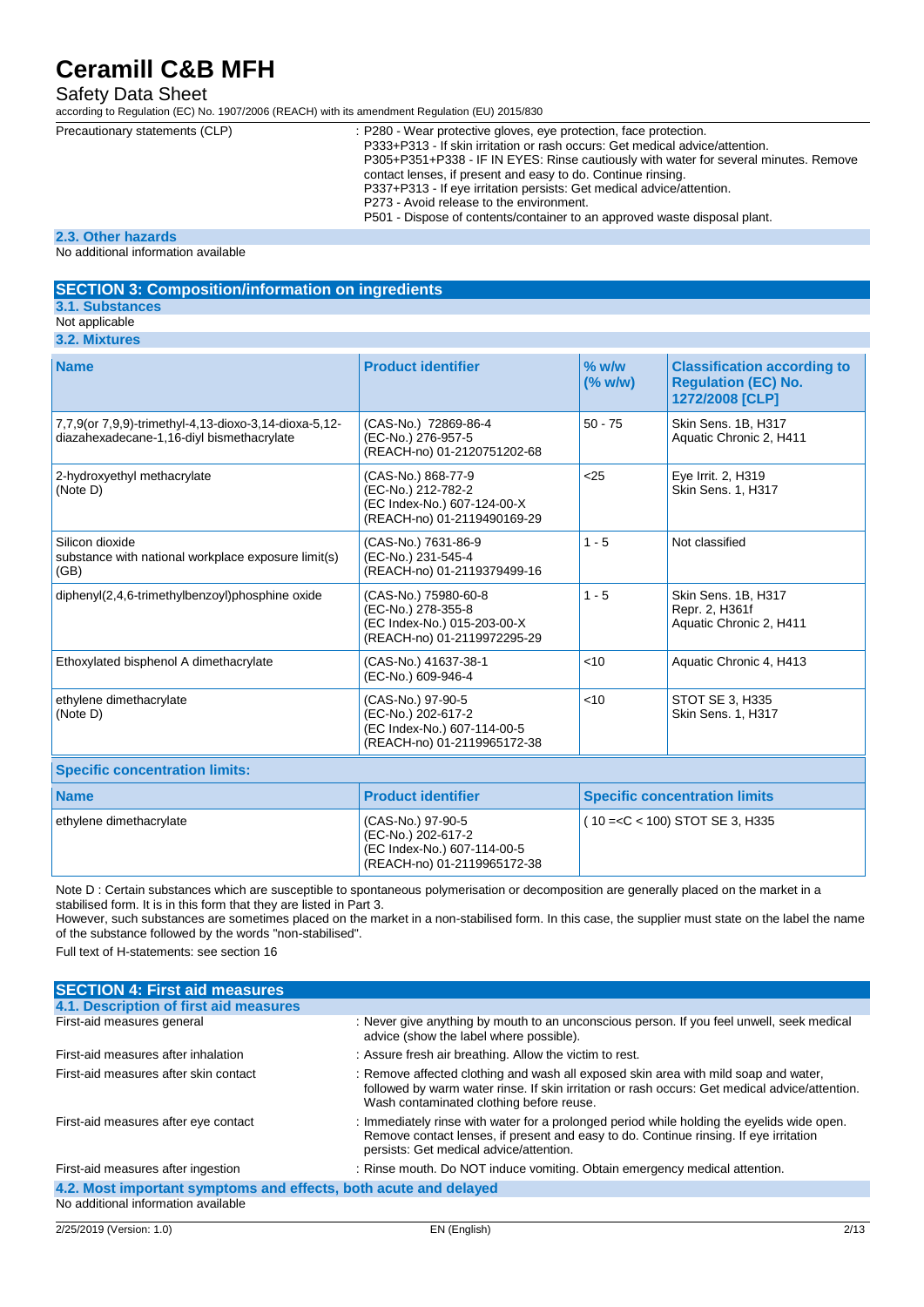### Safety Data Sheet

according to Regulation (EC) No. 1907/2006 (REACH) with its amendment Regulation (EU) 2015/830

**4.3. Indication of any immediate medical attention and special treatment needed** No additional information available

| <b>SECTION 5: Firefighting measures</b>                                                                 |                                                                                                                                                                          |
|---------------------------------------------------------------------------------------------------------|--------------------------------------------------------------------------------------------------------------------------------------------------------------------------|
| 5.1. Extinguishing media                                                                                |                                                                                                                                                                          |
| Suitable extinguishing media                                                                            | : Foam. Dry powder. Carbon dioxide. Water spray. Sand.                                                                                                                   |
| Unsuitable extinguishing media                                                                          | : Do not use a heavy water stream.                                                                                                                                       |
| 5.2. Special hazards arising from the substance or mixture                                              |                                                                                                                                                                          |
| No additional information available                                                                     |                                                                                                                                                                          |
| 5.3. Advice for firefighters                                                                            |                                                                                                                                                                          |
| Firefighting instructions                                                                               | : Use water spray or fog for cooling exposed containers. Exercise caution when fighting any<br>chemical fire. Prevent fire fighting water from entering the environment. |
| Protection during firefighting                                                                          | : Do not enter fire area without proper protective equipment, including respiratory protection.                                                                          |
| <b>SECTION 6: Accidental release measures</b>                                                           |                                                                                                                                                                          |
| 6.1. Personal precautions, protective equipment and emergency procedures                                |                                                                                                                                                                          |
| 6.1.1. For non-emergency personnel                                                                      |                                                                                                                                                                          |
| <b>Emergency procedures</b>                                                                             | : Evacuate unnecessary personnel.                                                                                                                                        |
| 6.1.2. For emergency responders                                                                         |                                                                                                                                                                          |
| No additional information available                                                                     |                                                                                                                                                                          |
| <b>6.2. Environmental precautions</b>                                                                   |                                                                                                                                                                          |
| Prevent entry to sewers and public waters. Notify authorities if liquid enters sewers or public waters. |                                                                                                                                                                          |
| 6.3. Methods and material for containment and cleaning up                                               |                                                                                                                                                                          |
| Methods for cleaning up                                                                                 | : Soak up spills with inert solids, such as clay or diatomaceous earth as soon as possible.<br>Store away from other materials.                                          |
| 6.4. Reference to other sections                                                                        |                                                                                                                                                                          |
|                                                                                                         | Concerning personal protective equipment to use, see section 8. Concerning disposal elimination after cleaning, see section 13.                                          |
| <b>SECTION 7: Handling and storage</b>                                                                  |                                                                                                                                                                          |
| 7.1. Precautions for safe handling                                                                      |                                                                                                                                                                          |

| 7.1. Precautions for safe nandling                                |                                                                                                                                                                                                                                                   |
|-------------------------------------------------------------------|---------------------------------------------------------------------------------------------------------------------------------------------------------------------------------------------------------------------------------------------------|
| Precautions for safe handling                                     | : Wash hands and other exposed areas with mild soap and water before eating, drinking or<br>smoking and when leaving work. Provide good ventilation in process area to prevent<br>formation of vapour.                                            |
| Hygiene measures                                                  | : Wash hands thoroughly after handling. Contaminated work clothing should not be allowed<br>out of the workplace. Wash contaminated clothing before reuse.                                                                                        |
| 7.2. Conditions for safe storage, including any incompatibilities |                                                                                                                                                                                                                                                   |
| Storage conditions                                                | : Keep only in original container. Keep container closed when not in use. To avoid the risks<br>of fires, all contaminated materials should be stored in purpose-built containers or in metal<br>containers with tight-fitting self-closing lids. |
| Incompatible products                                             | : Strong bases. Strong acids.                                                                                                                                                                                                                     |
| Incompatible materials                                            | : Sources of ignition. Direct sunlight.                                                                                                                                                                                                           |
| 7.3. Specific end use(s)                                          |                                                                                                                                                                                                                                                   |

No additional information available

| <b>SECTION 8: Exposure controls/personal protection</b>          |                                                                   |                                         |                                                                                       |      |  |  |
|------------------------------------------------------------------|-------------------------------------------------------------------|-----------------------------------------|---------------------------------------------------------------------------------------|------|--|--|
| 8.1. Control parameters                                          |                                                                   |                                         |                                                                                       |      |  |  |
|                                                                  | <b>Silicon dioxide (7631-86-9)</b>                                |                                         |                                                                                       |      |  |  |
| Germany                                                          |                                                                   | TRGS 910 Acceptable concentration notes |                                                                                       |      |  |  |
| United Kingdom<br>WEL TWA (mg/m <sup>3</sup> )                   |                                                                   |                                         | 6 mg/m <sup>3</sup> (inhalable aerosol)<br>2.4 mg/m <sup>3</sup> (respirable aerosol) |      |  |  |
| 2-hydroxyethyl methacrylate (868-77-9)                           |                                                                   |                                         |                                                                                       |      |  |  |
| <b>DNEL/DMEL (Workers)</b>                                       |                                                                   |                                         |                                                                                       |      |  |  |
| Long-term - systemic effects, dermal<br>1.3 mg/kg bodyweight/day |                                                                   |                                         |                                                                                       |      |  |  |
| Long-term - systemic effects, inhalation                         |                                                                   | $4.9$ mg/m <sup>3</sup>                 |                                                                                       |      |  |  |
| <b>DNEL/DMEL (General population)</b>                            |                                                                   |                                         |                                                                                       |      |  |  |
| Long-term - systemic effects, oral<br>0.83 mg/kg bodyweight/day  |                                                                   |                                         |                                                                                       |      |  |  |
| Long-term - systemic effects, inhalation                         |                                                                   | $2.9$ mg/m <sup>3</sup>                 |                                                                                       |      |  |  |
|                                                                  | 0.83 mg/kg bodyweight/day<br>Long-term - systemic effects, dermal |                                         |                                                                                       |      |  |  |
| 2/25/2019 (Version: 1.0)                                         |                                                                   | EN (English)                            |                                                                                       | 3/13 |  |  |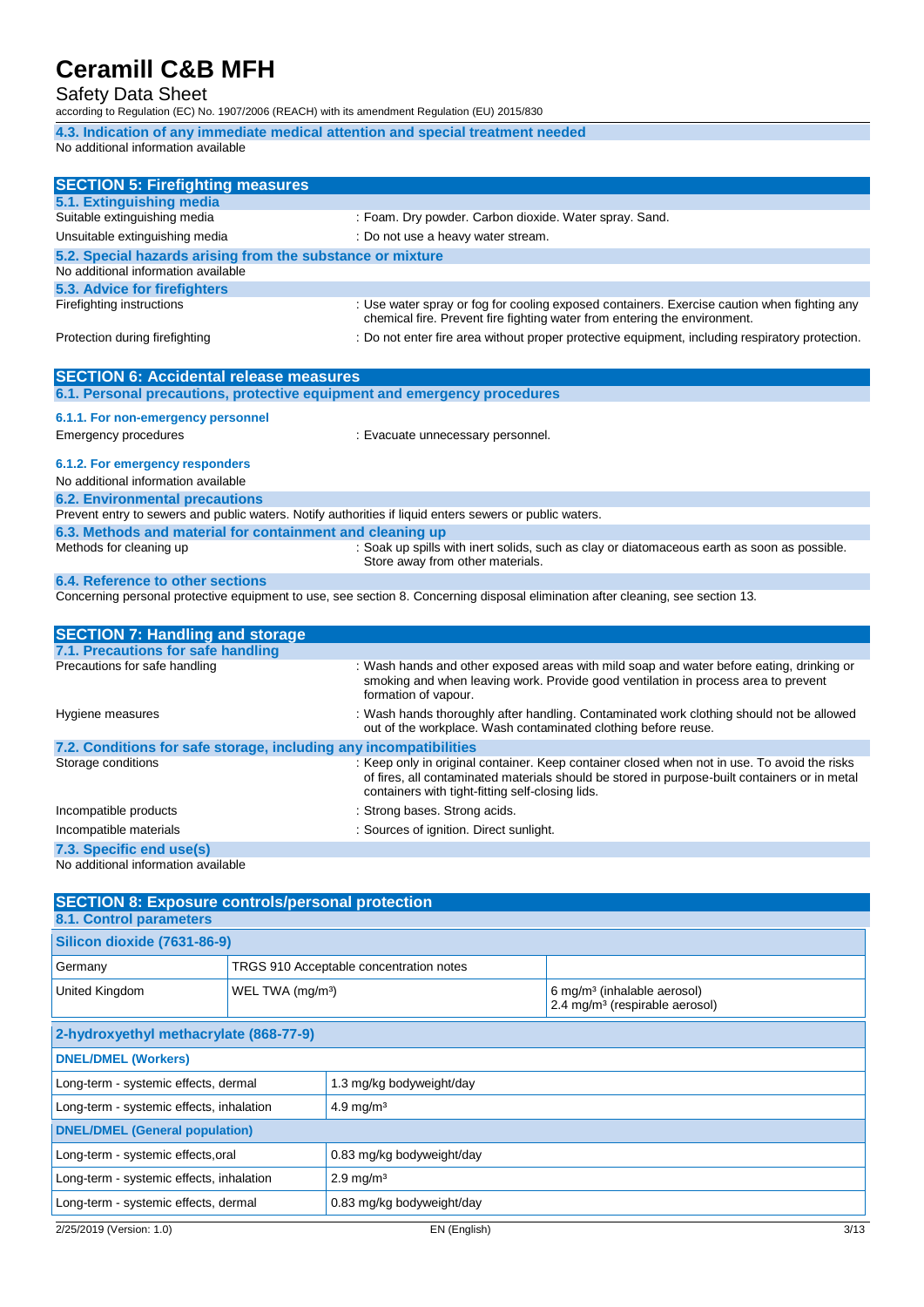## Safety Data Sheet

| 2-hydroxyethyl methacrylate (868-77-9)                       |                           |
|--------------------------------------------------------------|---------------------------|
| <b>PNEC (Water)</b>                                          |                           |
| PNEC aqua (freshwater)                                       | 0.48 mg/l                 |
| PNEC aqua (marine water)                                     | $0.48$ mg/l               |
| PNEC aqua (intermittent, freshwater)                         | $1$ mg/l                  |
| PNEC aqua (intermittent, marine water)                       | $1$ mg/l                  |
| <b>PNEC (Sediment)</b>                                       |                           |
| PNEC sediment (freshwater)                                   | 3.79 mg/kg bw             |
| PNEC sediment (marine water)                                 | 3.79 mg/kg bw             |
| <b>PNEC (Soil)</b>                                           |                           |
| PNEC soil                                                    | 0.47 mg/kg bw             |
| <b>PNEC (STP)</b>                                            |                           |
| PNEC sewage treatment plant                                  | $10$ mg/l                 |
| ethylene dimethacrylate (97-90-5)                            |                           |
| <b>DNEL/DMEL (Workers)</b>                                   |                           |
| Long-term - systemic effects, dermal                         | 1.3 mg/kg bodyweight/day  |
| Long-term - systemic effects, inhalation                     | $2.45$ mg/m <sup>3</sup>  |
| <b>DNEL/DMEL (General population)</b>                        |                           |
| Long-term - systemic effects, oral                           | 0.83                      |
| Long-term - systemic effects, inhalation                     | 1.45 mg/m <sup>3</sup>    |
| Long-term - systemic effects, dermal                         | 0.83 mg/kg bodyweight/day |
| <b>PNEC (Water)</b>                                          |                           |
| PNEC aqua (freshwater)                                       | 0.139 mg/l                |
| PNEC aqua (marine water)                                     | 0.0139 mg/l               |
| PNEC aqua (intermittent, freshwater)                         | $0.15$ mg/l               |
| <b>PNEC (Sediment)</b>                                       |                           |
| PNEC sediment (freshwater)                                   | 1.6 mg/kg bw              |
| PNEC sediment (marine water)                                 | 0.16 mg/kg bw             |
| <b>PNEC (Soil)</b>                                           |                           |
| PNEC soil                                                    | 0.239 mg/kg bw            |
| <b>PNEC (STP)</b>                                            |                           |
| PNEC sewage treatment plant                                  | 57 mg/l                   |
| diphenyl(2,4,6-trimethylbenzoyl)phosphine oxide (75980-60-8) |                           |
| <b>DNEL/DMEL (Workers)</b>                                   |                           |
| Long-term - systemic effects, dermal                         | 1 mg/kg bodyweight/day    |
| Long-term - systemic effects, inhalation                     | $3.5$ mg/m <sup>3</sup>   |
| <b>PNEC (Water)</b>                                          |                           |
| PNEC aqua (freshwater)                                       | 0.00353 mg/l              |
| PNEC aqua (marine water)                                     | 0.000353 mg/l             |
| PNEC aqua (intermittent, freshwater)                         | 0.0353 mg/l               |
| <b>PNEC (Sediment)</b>                                       |                           |
| PNEC sediment (freshwater)                                   | 0.29 mg/kg bw             |
| PNEC sediment (marine water)                                 | 0.029 mg/kg bw            |
| <b>PNEC (Soil)</b>                                           |                           |
| PNEC soil                                                    | 0.0557 mg/kg bw           |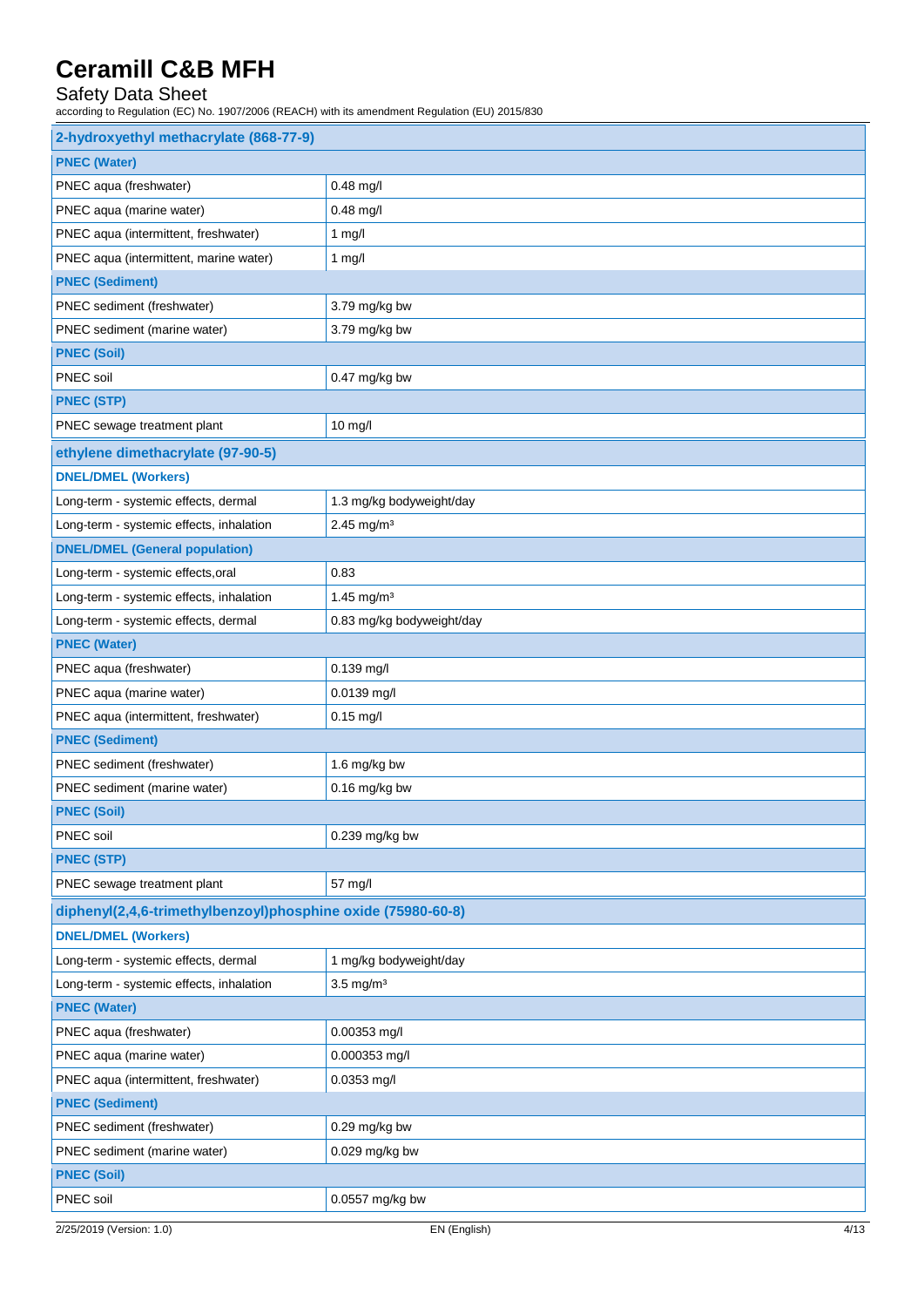### Safety Data Sheet

| Ethoxylated bisphenol A dimethacrylate (41637-38-1)                                                         |                          |  |
|-------------------------------------------------------------------------------------------------------------|--------------------------|--|
| <b>DNEL/DMEL (Workers)</b>                                                                                  |                          |  |
| Long-term - systemic effects, dermal                                                                        | 2 mg/kg bodyweight/day   |  |
| Long-term - systemic effects, inhalation                                                                    | $3.52$ mg/m <sup>3</sup> |  |
| <b>DNEL/DMEL (General population)</b>                                                                       |                          |  |
| Long-term - systemic effects, oral                                                                          | 0.5 mg/kg bodyweight/day |  |
| Long-term - systemic effects, inhalation                                                                    | $0.87$ mg/m <sup>3</sup> |  |
| Long-term - systemic effects, dermal                                                                        | 1 mg/kg bodyweight/day   |  |
| Titanium dioxide (13463-67-7)                                                                               |                          |  |
| <b>DNEL/DMEL (Workers)</b>                                                                                  |                          |  |
| Long-term - local effects, inhalation                                                                       | $10$ mg/m $3$            |  |
| <b>DNEL/DMEL (General population)</b>                                                                       |                          |  |
| Long-term - systemic effects, oral                                                                          | 700 mg/kg bodyweight/day |  |
| <b>PNEC (Water)</b>                                                                                         |                          |  |
| PNEC aqua (freshwater)                                                                                      | 0.000184 mg/l            |  |
| PNEC aqua (marine water)                                                                                    | 0.0184 mg/l              |  |
| PNEC aqua (intermittent, freshwater)                                                                        | $0.193$ mg/l             |  |
| <b>PNEC (Sediment)</b>                                                                                      |                          |  |
| PNEC sediment (freshwater)                                                                                  | 1000 mg/kg bw            |  |
| PNEC sediment (marine water)                                                                                | 100 mg/kg bw             |  |
| <b>PNEC (Soil)</b>                                                                                          |                          |  |
| PNEC soil                                                                                                   | 100 mg/kg bw             |  |
| <b>PNEC (STP)</b>                                                                                           |                          |  |
| PNEC sewage treatment plant                                                                                 | 100 mg/l                 |  |
| 7,7,9(or 7,9,9)-trimethyl-4,13-dioxo-3,14-dioxa-5,12-diazahexadecane-1,16-diyl bismethacrylate (72869-86-4) |                          |  |
| <b>DNEL/DMEL (Workers)</b>                                                                                  |                          |  |
| Long-term - systemic effects, dermal                                                                        | 1.3 mg/kg bodyweight/day |  |
| Long-term - systemic effects, inhalation                                                                    | $3.3$ mg/m <sup>3</sup>  |  |
| <b>DNEL/DMEL (General population)</b>                                                                       |                          |  |
| Long-term - systemic effects, oral                                                                          | 0.3 mg/kg bodyweight/day |  |
| Long-term - systemic effects, inhalation                                                                    | $0.6$ mg/m <sup>3</sup>  |  |
| Long-term - systemic effects, dermal                                                                        | 0.7 mg/kg bodyweight/day |  |
| <b>PNEC (Water)</b>                                                                                         |                          |  |
| PNEC aqua (freshwater)                                                                                      | $0.01$ mg/l              |  |
| PNEC aqua (marine water)                                                                                    | $0.001$ mg/l             |  |
| PNEC aqua (intermittent, freshwater)                                                                        | $0.1$ mg/l               |  |
| PNEC aqua (intermittent, marine water)                                                                      | $0.1$ mg/l               |  |
| <b>PNEC (Sediment)</b>                                                                                      |                          |  |
| PNEC sediment (freshwater)                                                                                  | 4.56 mg/kg bw            |  |
| PNEC sediment (marine water)                                                                                | 0.46 mg/kg bw            |  |
| <b>PNEC (Soil)</b>                                                                                          |                          |  |
| PNEC soil                                                                                                   | 0.91 mg/kg bw            |  |
| <b>PNEC (STP)</b>                                                                                           |                          |  |
| PNEC sewage treatment plant                                                                                 | 3.61 mg/l                |  |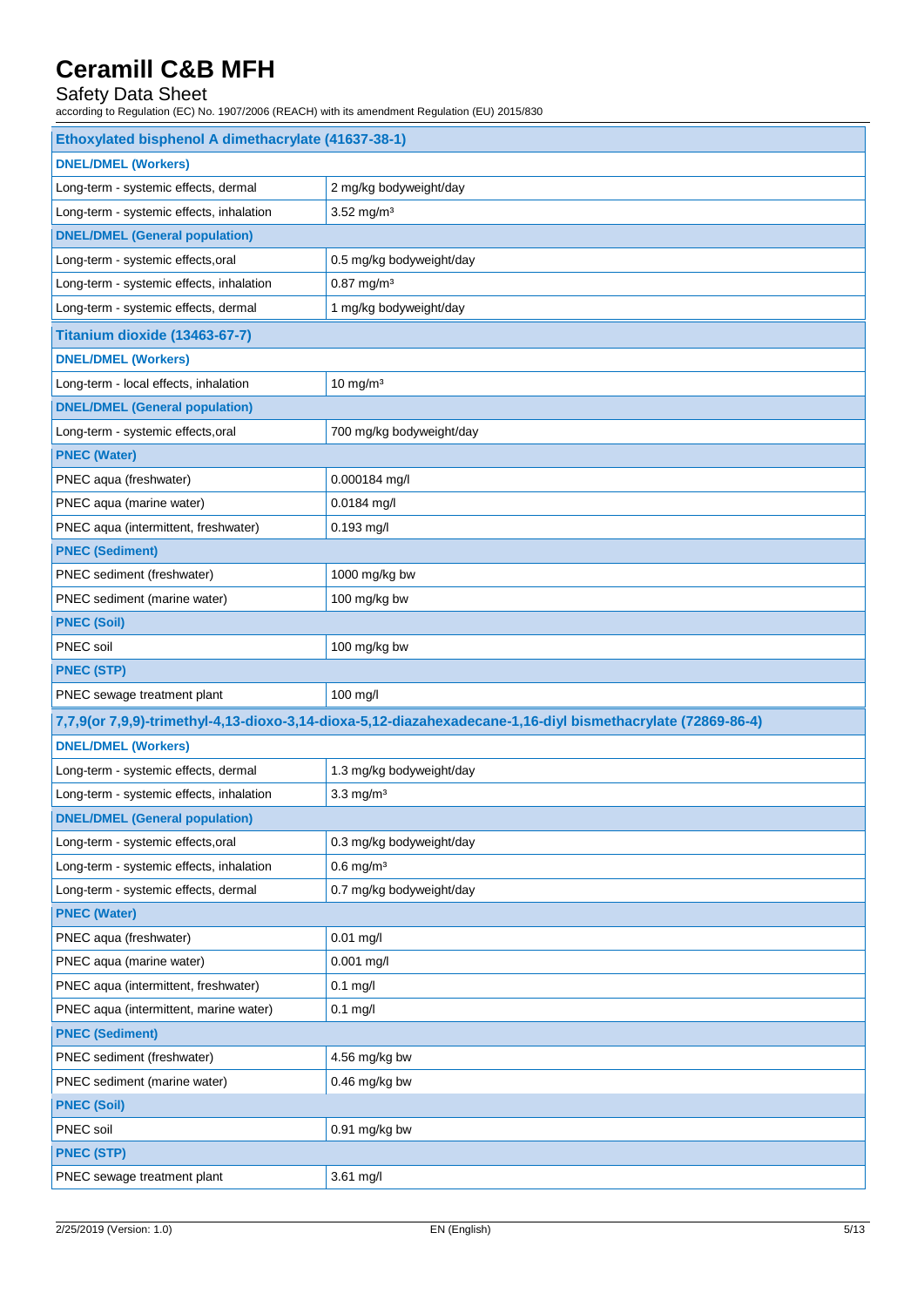### Safety Data Sheet

according to Regulation (EC) No. 1907/2006 (REACH) with its amendment Regulation (EU) 2015/830

#### **8.2. Exposure controls**

#### **Hand protection:**

Wear suitable gloves resistant to chemical penetration. The protective gloves to be used must comply with the specifications of the regulation 2016/425 and the resultant standard EN 374. penetration time (maximum wearing period): > 480 m. Suitable material: Nitrile rubber, Chloroprene rubber, Polyvinylchloride (PVC). Layer thickness : 0,4 mm - 0,5 mm - 0,7 mm

#### **Eye protection:**

Wear eye glasses with side protection according to EN 166.

#### **Skin and body protection:**

Wear suitable protective clothing

#### **Respiratory protection:**

No personal breathing protective equipment is normally required. In case of inadequate ventilation wear respiratory protection. particle filter device (DIN EN 143)

#### **Personal protective equipment symbol(s):**



#### **Environmental exposure controls:**

Use appropriate container to avoid environmental contamination.

#### **Other information:**

Do not eat, drink or smoke when using this product. Avoid contact with skin and eyes.

| <b>SECTION 9: Physical and chemical properties</b>         |                                                |
|------------------------------------------------------------|------------------------------------------------|
| 9.1. Information on basic physical and chemical properties |                                                |
| Physical state                                             | : Liquid                                       |
| Colour                                                     | $:$ tooth.                                     |
| Odour                                                      | : Ester.                                       |
| Odour threshold                                            | : No data available                            |
| рH                                                         | : No data available                            |
| Relative evaporation rate (butylacetate=1)                 | : No data available                            |
| Melting point                                              | : No data available                            |
| Freezing point                                             | : No data available                            |
| Boiling point                                              | : > 200 $^{\circ}$ C                           |
| Flash point                                                | : No data available                            |
| Auto-ignition temperature                                  | : No data available                            |
| Decomposition temperature                                  | : No data available                            |
| Flammability (solid, gas)                                  | : No data available                            |
| Vapour pressure                                            | : No data available                            |
| Relative vapour density at 20 °C                           | : No data available                            |
| Relative density                                           | : 1.1 - 1.2 Relative density, liquid (water=1) |
| Solubility                                                 | : Soluble in organic solvents.                 |
|                                                            | Water: Insoluble                               |
| Log Pow                                                    | : No data available                            |
| Viscosity, kinematic                                       | : No data available                            |
| Viscosity, dynamic                                         | $: 0.8 - 1.1$ Pa s                             |
| Explosive properties                                       | : No data available                            |
| Oxidising properties                                       | : No data available                            |
| <b>Explosive limits</b>                                    | : No data available                            |
| 9.2. Other information                                     |                                                |
| VOC content                                                | $: 0 \%$                                       |
|                                                            |                                                |

| <b>SECTION 10: Stability and reactivity</b> |  |
|---------------------------------------------|--|
| <b>10.1. Reactivity</b>                     |  |
| No additional information available         |  |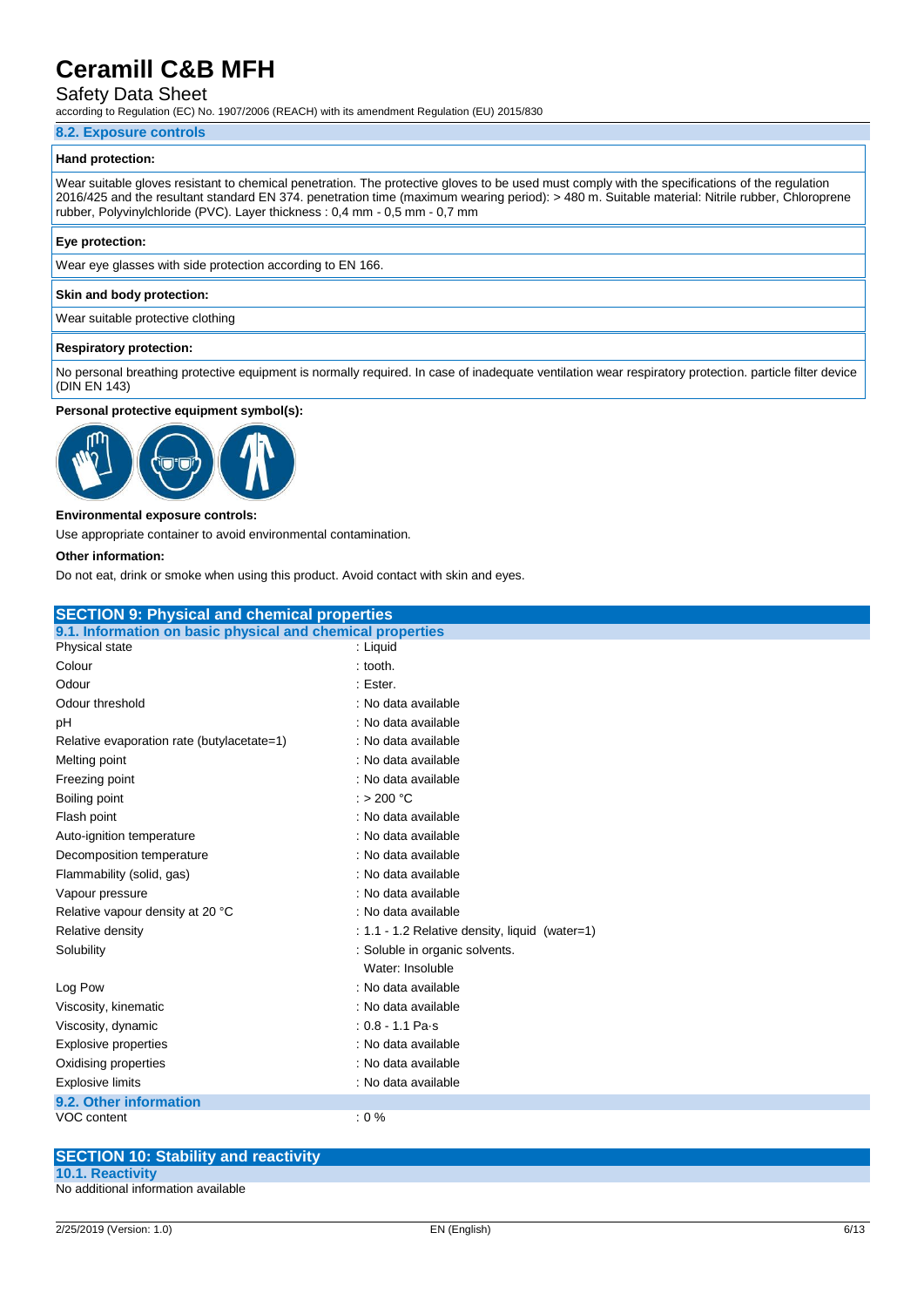### Safety Data Sheet

| <b>10.2. Chemical stability</b>                      |
|------------------------------------------------------|
| Not established.                                     |
| 10.3. Possibility of hazardous reactions             |
| Not established.                                     |
| 10.4. Conditions to avoid                            |
| Direct sunlight. Extremely high or low temperatures. |
| 10.5. Incompatible materials                         |
| No additional information available                  |
| 10.6. Hazardous decomposition products               |
| No additional information available                  |

| <b>SECTION 11: Toxicological information</b> |                  |  |  |
|----------------------------------------------|------------------|--|--|
| 11.1. Information on toxicological effects   |                  |  |  |
| Acute toxicity (oral)                        | : Not classified |  |  |
| Acute toxicity (dermal)                      | : Not classified |  |  |
| Acute toxicity (inhalation)                  | : Not classified |  |  |
| 2-hydroxyethyl methacrylate (868-77-9)       |                  |  |  |
| LD50 oral rat                                | 5564 mg/kg       |  |  |
| LD50 dermal rabbit                           | 5000 mg/kg       |  |  |
|                                              |                  |  |  |

| ethylene dimethacrylate (97-90-5) |                     |  |
|-----------------------------------|---------------------|--|
| LD50 oral rat                     | 8300 ml/kg          |  |
| LD50 dermal rat                   | $\sqrt{2000}$ mg/kg |  |

| diphenyl(2,4,6-trimethylbenzoyl)phosphine oxide (75980-60-8) |            |  |
|--------------------------------------------------------------|------------|--|
| LD50 oral rat                                                | 5000 mg/kg |  |
| LD50 dermal rat                                              | 2000 mg/kg |  |

| Silicon dioxide (7631-86-9) |                      |
|-----------------------------|----------------------|
| LD50 oral rat               | $\vert$ > 5000 mg/kg |
| LD50 dermal rat             | $\vert$ > 2000 mg/kg |
| LC50 inhalation rat (mg/l)  | $\vert$ > 5 mg/l/4h  |

| <b>Ethoxylated bisphenol A dimethacrylate (41637-38-1)</b> |            |  |
|------------------------------------------------------------|------------|--|
| LD50 oral rat                                              | 2000 mg/kg |  |
| LD50 dermal rat                                            | 2000 mg/kg |  |

| 7,7,9(or 7,9,9)-trimethyl-4,13-dioxo-3,14-dioxa-5,12-diazahexadecane-1,16-diyl bismethacrylate (72869-86-4) 7, |                                        |  |
|----------------------------------------------------------------------------------------------------------------|----------------------------------------|--|
| LD50 oral rat                                                                                                  | 5000 mg/kg                             |  |
| LD50 dermal rat                                                                                                | 2000 mg/kg                             |  |
| Skin corrosion/irritation                                                                                      | : Not classified                       |  |
| Serious eye damage/irritation                                                                                  | : Causes serious eye irritation.       |  |
| Respiratory or skin sensitisation                                                                              | : May cause an allergic skin reaction. |  |
| Germ cell mutagenicity                                                                                         | : Not classified                       |  |
| Carcinogenicity                                                                                                | : Not classified                       |  |
| Reproductive toxicity                                                                                          | : Not classified                       |  |
| STOT-single exposure                                                                                           | : Not classified                       |  |
| STOT-repeated exposure                                                                                         | : Not classified                       |  |
| 2-hydroxyethyl methacrylate (868-77-9)                                                                         |                                        |  |
| NOAEL (oral, rat, 90 days)                                                                                     | 100 - 1500 mg/kg bodyweight/day        |  |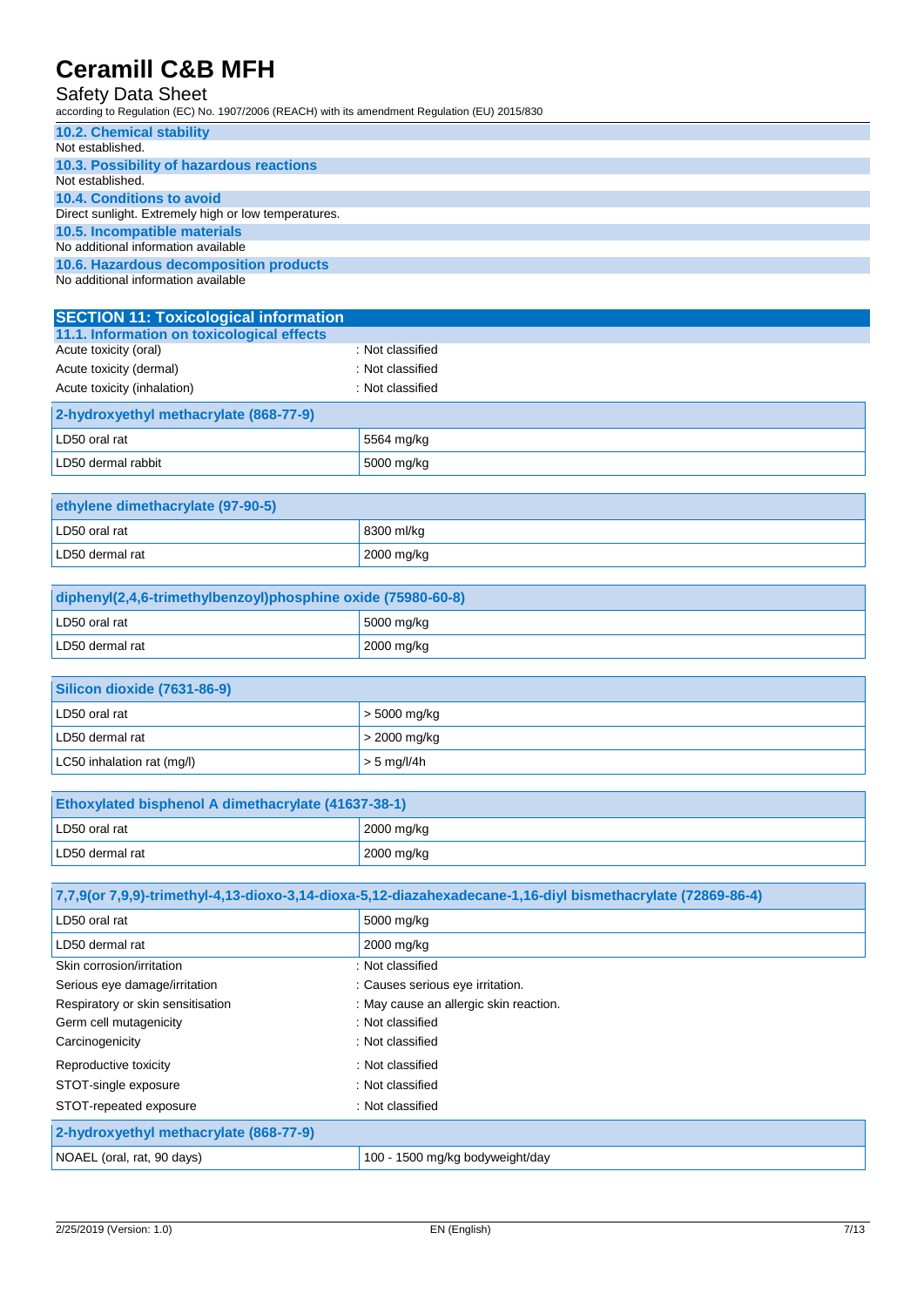### Safety Data Sheet

| ethylene dimethacrylate (97-90-5)                                          |                                                                                                             |  |  |  |
|----------------------------------------------------------------------------|-------------------------------------------------------------------------------------------------------------|--|--|--|
| NOAEL (oral, rat, 90 days)                                                 | 100 - 1500 mg/kg bodyweight/day                                                                             |  |  |  |
|                                                                            |                                                                                                             |  |  |  |
| diphenyl(2,4,6-trimethylbenzoyl)phosphine oxide (75980-60-8)               |                                                                                                             |  |  |  |
| LOAEL (oral, rat, 90 days)                                                 | 250 - 300 mg/kg bodyweight/day                                                                              |  |  |  |
| NOAEL (oral, rat, 90 days)                                                 | 50 - 100 mg/kg bodyweight/day                                                                               |  |  |  |
|                                                                            |                                                                                                             |  |  |  |
|                                                                            | Ethoxylated bisphenol A dimethacrylate (41637-38-1)                                                         |  |  |  |
| NOAEL (oral, rat, 90 days)                                                 | 300 mg/kg bodyweight/day                                                                                    |  |  |  |
|                                                                            |                                                                                                             |  |  |  |
|                                                                            | 7,7,9(or 7,9,9)-trimethyl-4,13-dioxo-3,14-dioxa-5,12-diazahexadecane-1,16-diyl bismethacrylate (72869-86-4) |  |  |  |
| NOAEL (oral, rat, 90 days)                                                 | 100 - 300 mg/kg bodyweight/day                                                                              |  |  |  |
| Aspiration hazard                                                          | : Not classified                                                                                            |  |  |  |
| <b>SECTION 12: Ecological information</b>                                  |                                                                                                             |  |  |  |
| 12.1. Toxicity<br>Ecology - general                                        | : Avoid release to the environment.                                                                         |  |  |  |
| Acute aquatic toxicity                                                     | : Not classified                                                                                            |  |  |  |
| Chronic aquatic toxicity                                                   | : Toxic to aquatic life with long lasting effects.                                                          |  |  |  |
| 2-hydroxyethyl methacrylate (868-77-9)                                     |                                                                                                             |  |  |  |
| LC50 fishes                                                                | 100 mg/l                                                                                                    |  |  |  |
| EC50 other aquatic organisms 1                                             | 380 mg/l 48h                                                                                                |  |  |  |
| EC50 72h algae (1)                                                         | 345 - 836 mg/l                                                                                              |  |  |  |
| NOEC chronic crustacea                                                     | 24.1 mg/l (21 d)                                                                                            |  |  |  |
|                                                                            |                                                                                                             |  |  |  |
| ethylene dimethacrylate (97-90-5)                                          |                                                                                                             |  |  |  |
| LC50 fishes                                                                | 15.95 mg/l                                                                                                  |  |  |  |
| EC50 Daphnia                                                               | 44.9 mg/l                                                                                                   |  |  |  |
| EC50 72h algae (1)                                                         | 17.3 mg/l                                                                                                   |  |  |  |
| NOEC (chronic)                                                             | 5.05 mg/l                                                                                                   |  |  |  |
|                                                                            |                                                                                                             |  |  |  |
|                                                                            | diphenyl(2,4,6-trimethylbenzoyl)phosphine oxide (75980-60-8)                                                |  |  |  |
| LC50 fishes                                                                | 6.53 mg/l (48 h)                                                                                            |  |  |  |
| EC50 Daphnia                                                               | 3.53 mg/l                                                                                                   |  |  |  |
| EC50 72h algae (1)                                                         | 2.01 mg/l                                                                                                   |  |  |  |
|                                                                            |                                                                                                             |  |  |  |
| Ethoxylated bisphenol A dimethacrylate (41637-38-1)                        |                                                                                                             |  |  |  |
| NOEC (chronic)                                                             | 14.3 mg/l 28 d                                                                                              |  |  |  |
|                                                                            |                                                                                                             |  |  |  |
|                                                                            | 7,7,9(or 7,9,9)-trimethyl-4,13-dioxo-3,14-dioxa-5,12-diazahexadecane-1,16-diyl bismethacrylate (72869-86-4) |  |  |  |
| LC50 fishes                                                                | 10.1 mg/l                                                                                                   |  |  |  |
| EC50 Daphnia                                                               | $1.2$ mg/l                                                                                                  |  |  |  |
| EC50 72h algae (1)                                                         | 0.68 mg/l                                                                                                   |  |  |  |
| 12.2. Persistence and degradability<br>No additional information available |                                                                                                             |  |  |  |
| 12.3. Bioaccumulative potential                                            |                                                                                                             |  |  |  |
| 2-hydroxyethyl methacrylate (868-77-9)                                     |                                                                                                             |  |  |  |
| Log Pow                                                                    | 0.42 @ 25 °C and pH 5.9 - 6.1                                                                               |  |  |  |
|                                                                            |                                                                                                             |  |  |  |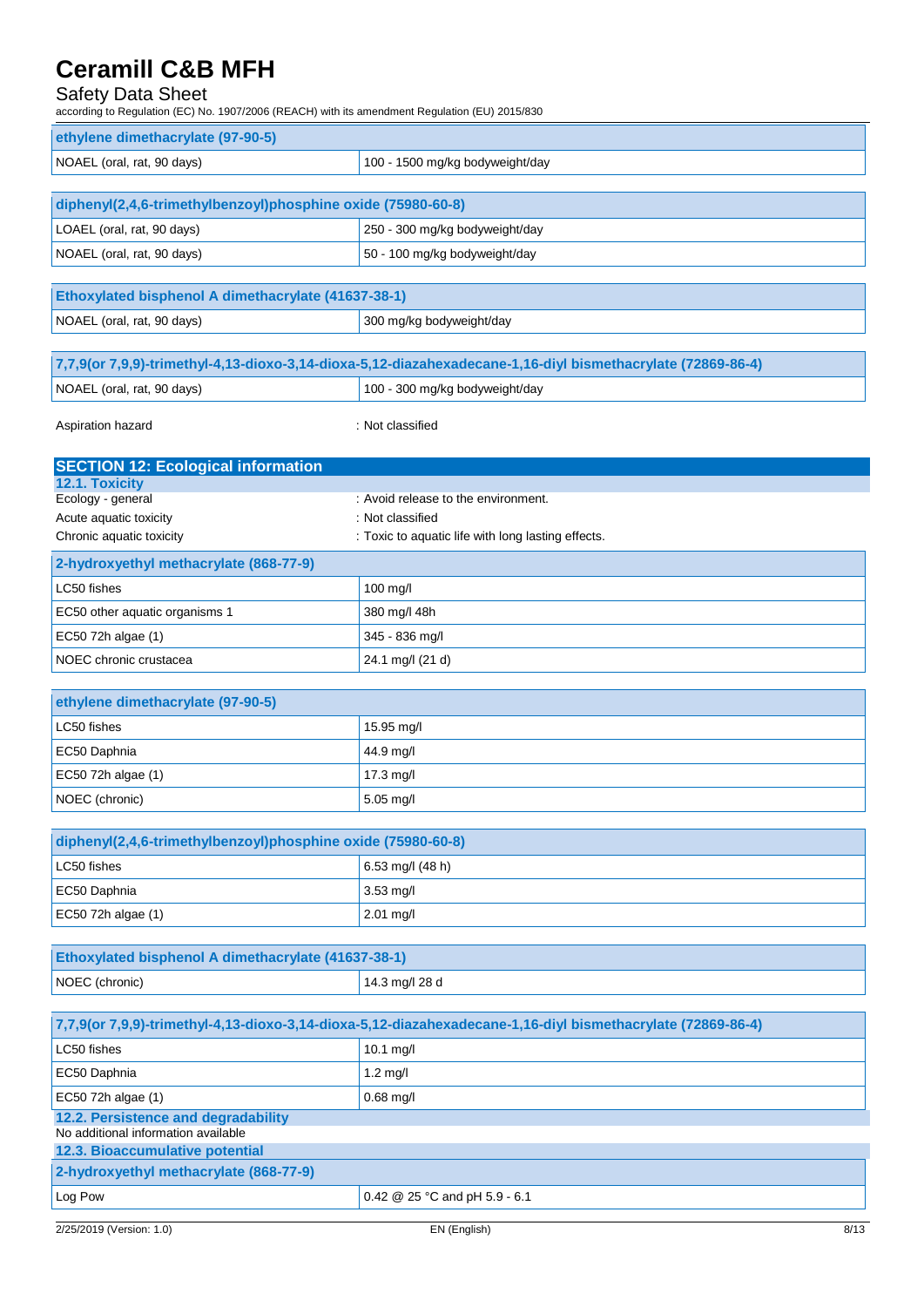### Safety Data Sheet

according to Regulation (EC) No. 1907/2006 (REACH) with its amendment Regulation (EU) 2015/830

| ethylene dimethacrylate (97-90-5)                                           |                                                     |                                                                                                             |                                            |                                            |
|-----------------------------------------------------------------------------|-----------------------------------------------------|-------------------------------------------------------------------------------------------------------------|--------------------------------------------|--------------------------------------------|
| Log Pow                                                                     | 2.4                                                 |                                                                                                             |                                            |                                            |
|                                                                             |                                                     |                                                                                                             |                                            |                                            |
| diphenyl(2,4,6-trimethylbenzoyl)phosphine oxide (75980-60-8)                |                                                     |                                                                                                             |                                            |                                            |
| Log Pow                                                                     |                                                     | 3.1 - 3.87 @ 23 °C and pH 6.4                                                                               |                                            |                                            |
|                                                                             | Ethoxylated bisphenol A dimethacrylate (41637-38-1) |                                                                                                             |                                            |                                            |
| Log Pow                                                                     |                                                     | 3.43 - 5.62 @ pH 6.44                                                                                       |                                            |                                            |
|                                                                             |                                                     |                                                                                                             |                                            |                                            |
|                                                                             |                                                     | 7,7,9(or 7,9,9)-trimethyl-4,13-dioxo-3,14-dioxa-5,12-diazahexadecane-1,16-diyl bismethacrylate (72869-86-4) |                                            |                                            |
| Log Pow                                                                     |                                                     | 3 - 3.39 @ 20 °C and pH 7                                                                                   |                                            |                                            |
| 12.4. Mobility in soil<br>No additional information available               |                                                     |                                                                                                             |                                            |                                            |
| 12.5. Results of PBT and vPvB assessment                                    |                                                     |                                                                                                             |                                            |                                            |
| No additional information available<br>12.6. Other adverse effects          |                                                     |                                                                                                             |                                            |                                            |
| Additional information                                                      |                                                     | : Avoid release to the environment.                                                                         |                                            |                                            |
|                                                                             |                                                     |                                                                                                             |                                            |                                            |
| <b>SECTION 13: Disposal considerations</b><br>13.1. Waste treatment methods |                                                     |                                                                                                             |                                            |                                            |
| Regional legislation (waste)                                                |                                                     | : Disposal must be done according to official regulations.                                                  |                                            |                                            |
| Product/Packaging disposal recommendations<br>Ecology - waste materials     |                                                     | : Can be dumped in according to local regulations.<br>: Avoid release to the environment.                   |                                            |                                            |
|                                                                             |                                                     |                                                                                                             |                                            |                                            |
| <b>SECTION 14: Transport information</b>                                    |                                                     |                                                                                                             |                                            |                                            |
| In accordance with ADR / RID / IMDG / IATA / ADN                            |                                                     |                                                                                                             |                                            |                                            |
|                                                                             |                                                     |                                                                                                             |                                            |                                            |
| <b>ADR</b>                                                                  | <b>IMDG</b>                                         | <b>IATA</b>                                                                                                 | <b>ADN</b>                                 | <b>RID</b>                                 |
| 14.1. UN number                                                             |                                                     |                                                                                                             |                                            |                                            |
| <b>UN 3082</b>                                                              | <b>UN 3082</b>                                      | <b>UN 3082</b>                                                                                              | <b>UN 3082</b>                             | <b>UN 3082</b>                             |
| 14.2. UN proper shipping name                                               |                                                     |                                                                                                             |                                            |                                            |
| <b>ENVIRONMENTALLY</b><br><b>HAZARDOUS</b>                                  | <b>ENVIRONMENTALLY</b><br><b>HAZARDOUS</b>          | Environmentally hazardous<br>substance, liquid, n.o.s.                                                      | ENVIRONMENTALLY<br><b>HAZARDOUS</b>        | <b>ENVIRONMENTALLY</b><br><b>HAZARDOUS</b> |
| SUBSTANCE, LIQUID,<br>N.O.S.                                                | SUBSTANCE, LIQUID,<br>N.O.S.                        |                                                                                                             | SUBSTANCE, LIQUID,                         | SUBSTANCE, LIQUID,                         |
| <b>Transport document description</b>                                       |                                                     |                                                                                                             | N.O.S.                                     | N.O.S.                                     |
| <b>UN 3082</b>                                                              | <b>UN 3082</b>                                      | UN 3082 Environmentally                                                                                     | <b>UN 3082</b>                             | <b>UN 3082</b>                             |
| <b>ENVIRONMENTALLY</b><br><b>HAZARDOUS</b>                                  | <b>ENVIRONMENTALLY</b><br><b>HAZARDOUS</b>          | hazardous substance,                                                                                        | <b>ENVIRONMENTALLY</b><br><b>HAZARDOUS</b> | <b>ENVIRONMENTALLY</b>                     |
| SUBSTANCE, LIQUID,                                                          | SUBSTANCE, LIQUID,                                  | liquid, n.o.s., 9, III                                                                                      | SUBSTANCE, LIQUID,                         | <b>HAZARDOUS</b><br>SUBSTANCE, LIQUID,     |
| N.O.S. (7,7,9(or 7,9,9)-<br>trimethyl-4,13-dioxo-3,14-                      | N.O.S., 9, III, MARINE<br><b>POLLUTANT</b>          |                                                                                                             | N.O.S., 9, III                             | N.O.S., 9, III                             |
| dioxa-5,12-<br>diazahexadecane-1,16-diyl                                    |                                                     |                                                                                                             |                                            |                                            |
| bismethacrylate;<br>diphenyl $(2,4,6$ -                                     |                                                     |                                                                                                             |                                            |                                            |
| trimethylbenzoyl)phosphine                                                  |                                                     |                                                                                                             |                                            |                                            |
| oxide; diphenyl(2,4,6-<br>trimethylbenzoyl)phosphine                        |                                                     |                                                                                                             |                                            |                                            |
| oxide), 9, III, (-)                                                         |                                                     |                                                                                                             |                                            |                                            |
| 14.3. Transport hazard class(es)                                            |                                                     |                                                                                                             |                                            |                                            |
| 9                                                                           | 9                                                   | 9                                                                                                           | 9                                          | 9                                          |

 $\frac{9}{2}$ 

V

 $\frac{9}{2}$ 

 $\widetilde{\mathscr{F}}$ 

 $\begin{matrix} \mathbf{9} \end{matrix}$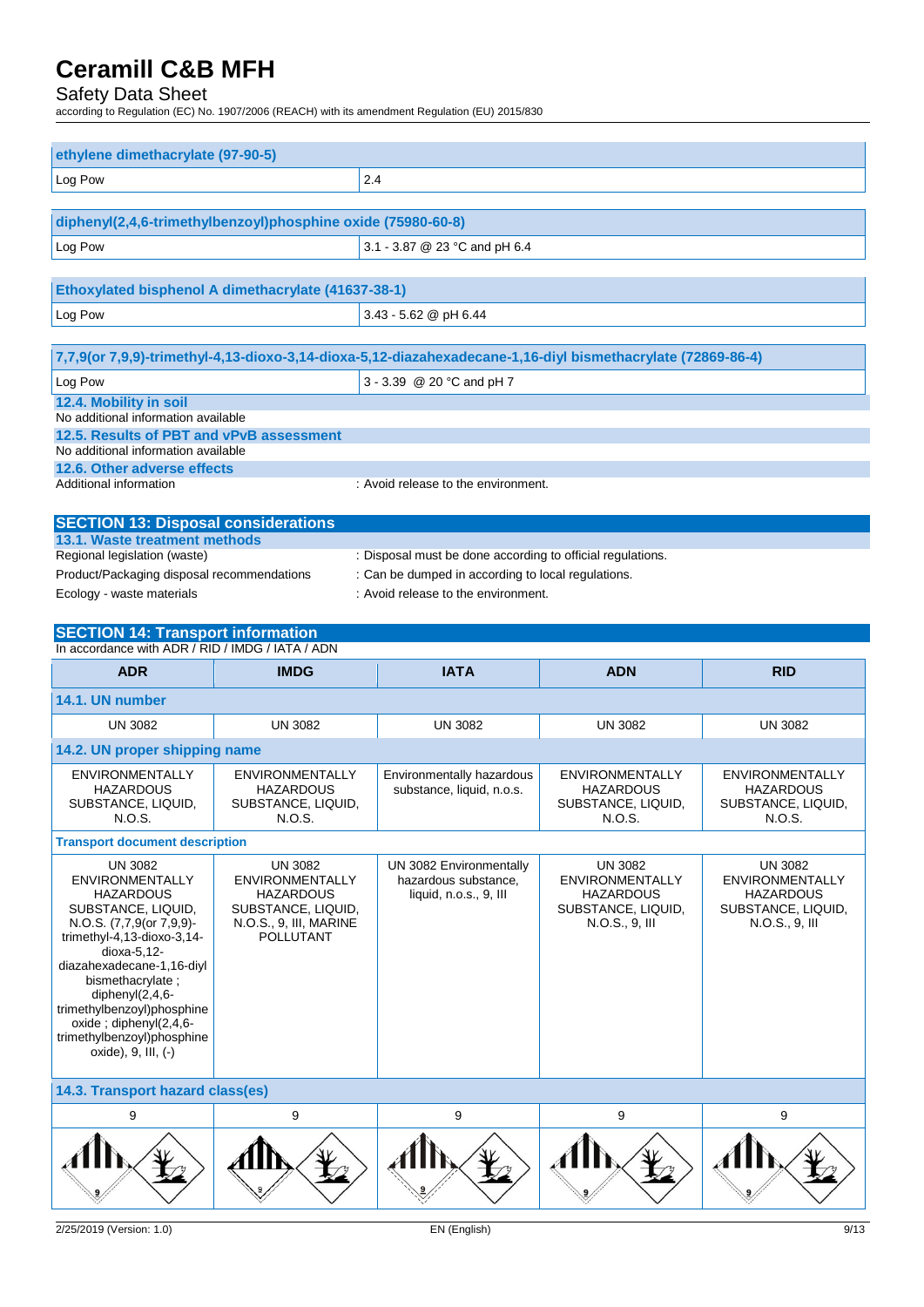### Safety Data Sheet

| 14.4. Packing group                                                        |                                                                |                                       |                                       |                                       |
|----------------------------------------------------------------------------|----------------------------------------------------------------|---------------------------------------|---------------------------------------|---------------------------------------|
| Ш                                                                          | Ш                                                              | Ш                                     | Ш                                     | Ш                                     |
| <b>14.5. Environmental hazards</b>                                         |                                                                |                                       |                                       |                                       |
| Dangerous for the<br>environment: Yes                                      | Dangerous for the<br>environment: Yes<br>Marine pollutant: Yes | Dangerous for the<br>environment: Yes | Dangerous for the<br>environment: Yes | Dangerous for the<br>environment: Yes |
| No supplementary information available                                     |                                                                |                                       |                                       |                                       |
| 14.6. Special precautions for user                                         |                                                                |                                       |                                       |                                       |
| <b>Overland transport</b>                                                  |                                                                |                                       |                                       |                                       |
| Classification code (ADR)                                                  | : M6                                                           |                                       |                                       |                                       |
| Special provisions (ADR)                                                   |                                                                | : 274, 335, 375, 601                  |                                       |                                       |
| Limited quantities (ADR)                                                   | :51                                                            |                                       |                                       |                                       |
| Excepted quantities (ADR)                                                  | $\therefore$ E1                                                |                                       |                                       |                                       |
| Packing instructions (ADR)                                                 |                                                                | : P001, IBC03, LP01, R001             |                                       |                                       |
| Special packing provisions (ADR)                                           | $:$ PP1                                                        |                                       |                                       |                                       |
| Mixed packing provisions (ADR)                                             |                                                                | : MP19                                |                                       |                                       |
| Portable tank and bulk container instructions<br>(ADR)                     | : T4                                                           |                                       |                                       |                                       |
| Portable tank and bulk container special provisions<br>(ADR)               |                                                                | : TP1, TP29                           |                                       |                                       |
| Tank code (ADR)                                                            |                                                                | : LGBV                                |                                       |                                       |
| Vehicle for tank carriage                                                  | : AT                                                           |                                       |                                       |                                       |
| Transport category (ADR)                                                   | $\therefore$ 3                                                 |                                       |                                       |                                       |
| Special provisions for carriage - Packages (ADR)                           | : V12                                                          |                                       |                                       |                                       |
| Special provisions for carriage - Loading,<br>unloading and handling (ADR) |                                                                | : CV13                                |                                       |                                       |
| Hazard identification number (Kemler No.)                                  | : 90                                                           |                                       |                                       |                                       |
| Orange plates                                                              |                                                                | 90<br>3082                            |                                       |                                       |
| Tunnel restriction code (ADR)                                              | ÷ -                                                            |                                       |                                       |                                       |
| EAC code                                                                   | : •3Z                                                          |                                       |                                       |                                       |
| <b>Transport by sea</b>                                                    |                                                                |                                       |                                       |                                       |
| Special provisions (IMDG)                                                  |                                                                | : 274, 335, 969                       |                                       |                                       |
| Packing instructions (IMDG)                                                |                                                                | : P001, LP01                          |                                       |                                       |
| Special packing provisions (IMDG)                                          |                                                                | $:$ PP1                               |                                       |                                       |
| IBC packing instructions (IMDG)                                            |                                                                | : IBC03                               |                                       |                                       |
| Tank instructions (IMDG)                                                   | : T4                                                           |                                       |                                       |                                       |
| Tank special provisions (IMDG)                                             |                                                                | : TP2, TP29                           |                                       |                                       |
| EmS-No. (Fire)                                                             | $F-A$                                                          |                                       |                                       |                                       |
| EmS-No. (Spillage)                                                         | $: S-F$                                                        |                                       |                                       |                                       |
| Stowage category (IMDG)                                                    | : A                                                            |                                       |                                       |                                       |
| Air transport                                                              |                                                                |                                       |                                       |                                       |
| PCA Excepted quantities (IATA)                                             | : E1                                                           |                                       |                                       |                                       |
| PCA Limited quantities (IATA)                                              |                                                                | : Y964                                |                                       |                                       |
| PCA limited quantity max net quantity (IATA)                               |                                                                | : 30kgG                               |                                       |                                       |
| PCA packing instructions (IATA)                                            | :964                                                           |                                       |                                       |                                       |
| PCA max net quantity (IATA)                                                |                                                                | : 450L                                |                                       |                                       |
| CAO packing instructions (IATA)                                            | :964                                                           |                                       |                                       |                                       |
| CAO max net quantity (IATA)                                                |                                                                | : 450L                                |                                       |                                       |
| Special provisions (IATA)                                                  |                                                                | : A97, A158, A197                     |                                       |                                       |
| ERG code (IATA)                                                            | : 9L                                                           |                                       |                                       |                                       |
| Inland waterway transport                                                  |                                                                |                                       |                                       |                                       |
| Classification code (ADN)                                                  | : M6                                                           |                                       |                                       |                                       |
| Special provisions (ADN)                                                   |                                                                | : 274, 335, 375, 601                  |                                       |                                       |
| Limited quantities (ADN)                                                   | : 5L                                                           |                                       |                                       |                                       |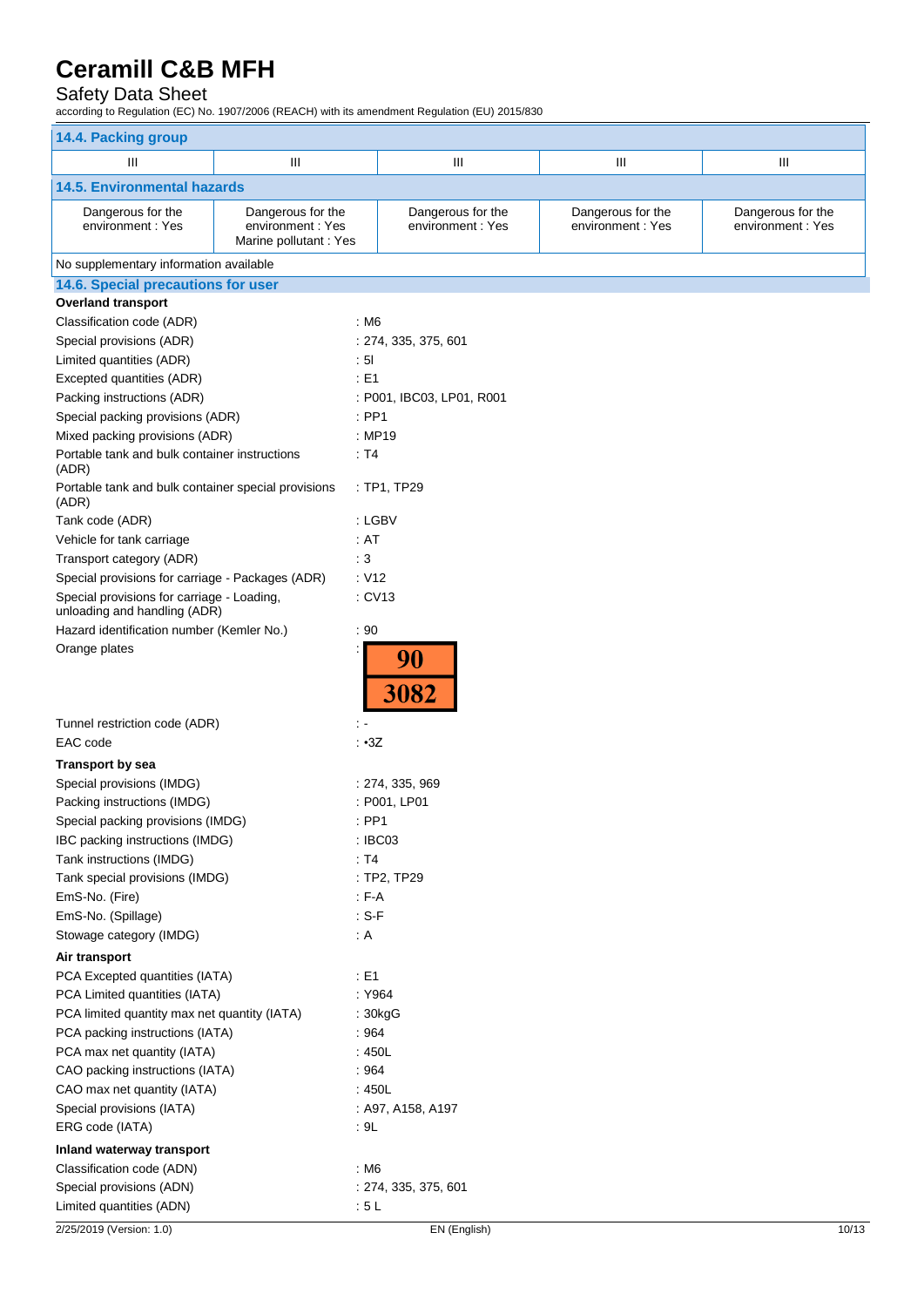### Safety Data Sheet

according to Regulation (EC) No. 1907/2006 (REACH) with its amendment Regulation (EU) 2015/830

| Excepted quantities (ADN)                                                  | $\therefore$ E1           |
|----------------------------------------------------------------------------|---------------------------|
| Carriage permitted (ADN)                                                   | : T                       |
| Equipment required (ADN)                                                   | $:$ PP                    |
| Number of blue cones/lights (ADN)                                          | : 0                       |
| <b>Rail transport</b>                                                      |                           |
| Classification code (RID)                                                  | : M6                      |
| Special provisions (RID)                                                   | : 274, 335, 375, 601      |
| Excepted quantities (RID)                                                  | $\pm 51$                  |
| Packing instructions (RID)                                                 | : P001, IBC03, LP01, R001 |
| Special packing provisions (RID)                                           | $:$ PP1                   |
| Mixed packing provisions (RID)                                             | : MP19                    |
| Portable tank and bulk container instructions (RID)                        | : T4                      |
| Portable tank and bulk container special provisions<br>(RID)               | : TP1, TP29               |
| Tank codes for RID tanks (RID)                                             | : LGBV                    |
| Transport category (RID)                                                   | : 3                       |
| Special provisions for carriage – Packages (RID)                           | : W12                     |
| Special provisions for carriage - Loading,<br>unloading and handling (RID) | : CW13, CW31              |
| Colis express (express parcels) (RID)                                      | : CE8                     |
| Hazard identification number (RID)                                         | : 90                      |
|                                                                            |                           |

**14.7. Transport in bulk according to Annex II of Marpol and the IBC Code** Not applicable

## **SECTION 15: Regulatory information**

**15.1. Safety, health and environmental regulations/legislation specific for the substance or mixture**

#### **15.1.1. EU-Regulations**

| The following restrictions are applicable according to Annex XVII of the REACH Regulation (EC) No 1907/2006:                                                                                                                                                                                                                           |                                                                                                                                                                                  |  |  |  |
|----------------------------------------------------------------------------------------------------------------------------------------------------------------------------------------------------------------------------------------------------------------------------------------------------------------------------------------|----------------------------------------------------------------------------------------------------------------------------------------------------------------------------------|--|--|--|
| 3. Liquid substances or mixtures which are regarded as dangerous in<br>accordance with Directive 1999/45/EC or are fulfilling the criteria for any<br>of the following hazard classes or categories set out in Annex I to<br>Regulation (EC) No 1272/2008                                                                              | ethylene dimethacrylate - 2-hydroxyethyl methacrylate                                                                                                                            |  |  |  |
| 3(b) Substances or mixtures fulfilling the criteria for any of the following<br>hazard classes or categories set out in Annex I to Regulation (EC) No<br>1272/2008: Hazard classes 3.1 to 3.6, 3.7 adverse effects on sexual<br>function and fertility or on development, 3.8 effects other than narcotic<br>effects, $3.9$ and $3.10$ | Ceramill C&B MFH - 7,7,9(or 7,9,9)-trimethyl-4,13-dioxo-3,14-dioxa-<br>5,12-diazahexadecane-1,16-diyl bismethacrylate - ethylene<br>dimethacrylate - 2-hydroxyethyl methacrylate |  |  |  |
| 3(c) Substances or mixtures fulfilling the criteria for any of the following<br>hazard classes or categories set out in Annex I to Regulation (EC) No<br>1272/2008: Hazard class 4.1                                                                                                                                                   | Ceramill C&B MFH - 7,7,9(or 7,9,9)-trimethyl-4,13-dioxo-3,14-dioxa-<br>5,12-diazahexadecane-1,16-diyl bismethacrylate - Ethoxylated<br>bisphenol A dimethacrylate                |  |  |  |

Contains no substance on the REACH candidate list

Contains no REACH Annex XIV substances

Contains no substance subject to REGULATION (EU) No 649/2012 OF THE EUROPEAN PARLIAMENT AND OF THE COUNCIL of 4 July 2012 concerning the export and import of hazardous chemicals.

Substance(s) are not subject to Regulation (EC) No 850/2004 of the European Parliament and of the Council of 29 April 2004 on persistent organic pollutants and amending Directive 79/117/EEC.

VOC content : 0 %

#### **15.1.2. National regulations**

No additional information available

**15.2. Chemical safety assessment**

No chemical safety assessment has been carried out

| <b>SECTION 16: Other information</b> |                                                                                                 |       |  |
|--------------------------------------|-------------------------------------------------------------------------------------------------|-------|--|
| <b>Abbreviations and acronyms:</b>   |                                                                                                 |       |  |
| <b>ADN</b>                           | European Agreement concerning the International Carriage of Dangerous Goods by Inland Waterways |       |  |
| <b>ADR</b>                           | European Agreement concerning the International Carriage of Dangerous Goods by Road             |       |  |
| 2/25/2019 (Version: 1.0)             | EN (English)                                                                                    | 11/13 |  |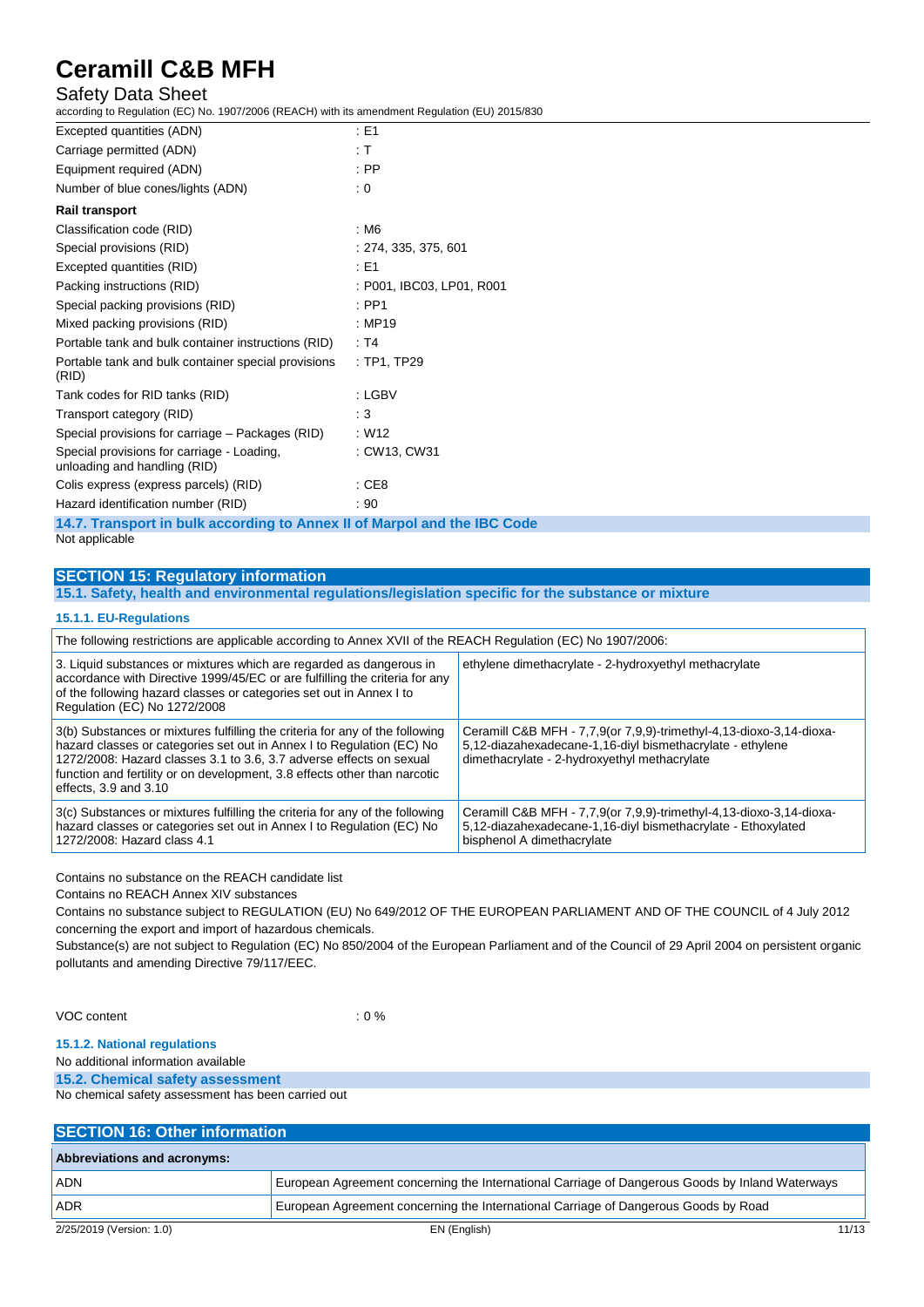### Safety Data Sheet

according to Regulation (EC) No. 1907/2006 (REACH) with its amendment Regulation (EU) 2015/830

| ATE               | <b>Acute Toxicity Estimate</b>                                                                                                                                                                                                                                                                                                                                                                                                                                                                                                                                                                                                                                                                                                                                                      |  |  |
|-------------------|-------------------------------------------------------------------------------------------------------------------------------------------------------------------------------------------------------------------------------------------------------------------------------------------------------------------------------------------------------------------------------------------------------------------------------------------------------------------------------------------------------------------------------------------------------------------------------------------------------------------------------------------------------------------------------------------------------------------------------------------------------------------------------------|--|--|
| <b>BCF</b>        | <b>Bioconcentration factor</b>                                                                                                                                                                                                                                                                                                                                                                                                                                                                                                                                                                                                                                                                                                                                                      |  |  |
| <b>CLP</b>        | Classification Labelling Packaging Regulation; Regulation (EC) No 1272/2008                                                                                                                                                                                                                                                                                                                                                                                                                                                                                                                                                                                                                                                                                                         |  |  |
| <b>DMEL</b>       | Derived Minimal Effect level                                                                                                                                                                                                                                                                                                                                                                                                                                                                                                                                                                                                                                                                                                                                                        |  |  |
| <b>DNEL</b>       | Derived-No Effect Level                                                                                                                                                                                                                                                                                                                                                                                                                                                                                                                                                                                                                                                                                                                                                             |  |  |
| <b>IMDG</b>       | International Maritime Dangerous Goods                                                                                                                                                                                                                                                                                                                                                                                                                                                                                                                                                                                                                                                                                                                                              |  |  |
| <b>LC50</b>       | Median lethal concentration                                                                                                                                                                                                                                                                                                                                                                                                                                                                                                                                                                                                                                                                                                                                                         |  |  |
| <b>EC50</b>       | Median effective concentration                                                                                                                                                                                                                                                                                                                                                                                                                                                                                                                                                                                                                                                                                                                                                      |  |  |
| <b>IARC</b>       | International Agency for Research on Cancer                                                                                                                                                                                                                                                                                                                                                                                                                                                                                                                                                                                                                                                                                                                                         |  |  |
| <b>IATA</b>       | International Air Transport Association                                                                                                                                                                                                                                                                                                                                                                                                                                                                                                                                                                                                                                                                                                                                             |  |  |
| LD50              | Median lethal dose                                                                                                                                                                                                                                                                                                                                                                                                                                                                                                                                                                                                                                                                                                                                                                  |  |  |
| LOAEL             | Lowest Observed Adverse Effect Level                                                                                                                                                                                                                                                                                                                                                                                                                                                                                                                                                                                                                                                                                                                                                |  |  |
| <b>NOAEC</b>      | No-Observed Adverse Effect Concentration                                                                                                                                                                                                                                                                                                                                                                                                                                                                                                                                                                                                                                                                                                                                            |  |  |
| <b>NOAEL</b>      | No-Observed Adverse Effect Level                                                                                                                                                                                                                                                                                                                                                                                                                                                                                                                                                                                                                                                                                                                                                    |  |  |
| <b>NOEC</b>       | No-Observed Effect Concentration                                                                                                                                                                                                                                                                                                                                                                                                                                                                                                                                                                                                                                                                                                                                                    |  |  |
| OECD              | Organisation for Economic Co-operation and Development                                                                                                                                                                                                                                                                                                                                                                                                                                                                                                                                                                                                                                                                                                                              |  |  |
| <b>PBT</b>        | <b>Persistent Bioaccumulative Toxic</b>                                                                                                                                                                                                                                                                                                                                                                                                                                                                                                                                                                                                                                                                                                                                             |  |  |
| <b>PNEC</b>       | <b>Predicted No-Effect Concentration</b>                                                                                                                                                                                                                                                                                                                                                                                                                                                                                                                                                                                                                                                                                                                                            |  |  |
| <b>REACH</b>      | Registration, Evaluation, Authorisation and Restriction of Chemicals Regulation (EC) No 1907/2006                                                                                                                                                                                                                                                                                                                                                                                                                                                                                                                                                                                                                                                                                   |  |  |
| RID               | Regulations concerning the International Carriage of Dangerous Goods by Rail                                                                                                                                                                                                                                                                                                                                                                                                                                                                                                                                                                                                                                                                                                        |  |  |
| <b>STP</b>        | Sewage treatment plant                                                                                                                                                                                                                                                                                                                                                                                                                                                                                                                                                                                                                                                                                                                                                              |  |  |
| TLM               | Median Tolerance Limit                                                                                                                                                                                                                                                                                                                                                                                                                                                                                                                                                                                                                                                                                                                                                              |  |  |
| <b>SDS</b>        | Safety Data Sheet                                                                                                                                                                                                                                                                                                                                                                                                                                                                                                                                                                                                                                                                                                                                                                   |  |  |
| vPvB              | Very Persistent and Very Bioaccumulative                                                                                                                                                                                                                                                                                                                                                                                                                                                                                                                                                                                                                                                                                                                                            |  |  |
| Data sources      | : REGULATION (EC) No 1272/2008 OF THE EUROPEAN PARLIAMENT AND OF THE COUNCIL of 16<br>December 2008 on classification, labelling and packaging of substances and mixtures, amending and<br>repealing Directives 67/548/EEC and 1999/45/EC, and amending Regulation (EC) No 1907/2006.                                                                                                                                                                                                                                                                                                                                                                                                                                                                                               |  |  |
| Other information | DISCLAIMER OF LIABILITY The information in this SDS was obtained from sources which we believe are<br>reliable. However, the information is provided without any warranty, express or implied, regarding its<br>correctness. The conditions or methods of handling, storage, use or disposal of the product are beyond our<br>control and may be beyond our knowledge. For this and other reasons, we do not assume responsibility<br>and expressly disclaim liability for loss, damage or expense arising out of or in any way connected with the<br>handling, storage, use or disposal of the product. This SDS was prepared and is to be used only for this<br>product. If the product is used as a component in another product, this SDS information may not be<br>applicable. |  |  |

| Full text of H- and EUH-statements: |                                                                                            |  |  |
|-------------------------------------|--------------------------------------------------------------------------------------------|--|--|
| Aquatic Chronic 2                   | Hazardous to the aquatic environment — Chronic Hazard, Category 2                          |  |  |
| Aquatic Chronic 4                   | Hazardous to the aquatic environment — Chronic Hazard, Category 4                          |  |  |
| Eye Irrit. 2                        | Serious eye damage/eye irritation, Category 2                                              |  |  |
| Repr. 2                             | Reproductive toxicity, Category 2                                                          |  |  |
| Skin Sens, 1                        | Skin sensitisation, Category 1                                                             |  |  |
| Skin Sens, 1B                       | Skin sensitisation, category 1B                                                            |  |  |
| STOT SE 3                           | Specific target organ toxicity — Single exposure, Category 3, Respiratory tract irritation |  |  |
| H317                                | May cause an allergic skin reaction.                                                       |  |  |
| H319                                | Causes serious eye irritation.                                                             |  |  |
| H335                                | May cause respiratory irritation.                                                          |  |  |
| H361f                               | Suspected of damaging fertility.                                                           |  |  |
| H411                                | Toxic to aquatic life with long lasting effects.                                           |  |  |
| H413                                | May cause long lasting harmful effects to aquatic life.                                    |  |  |
|                                     |                                                                                            |  |  |

 $\mathbf{r}$